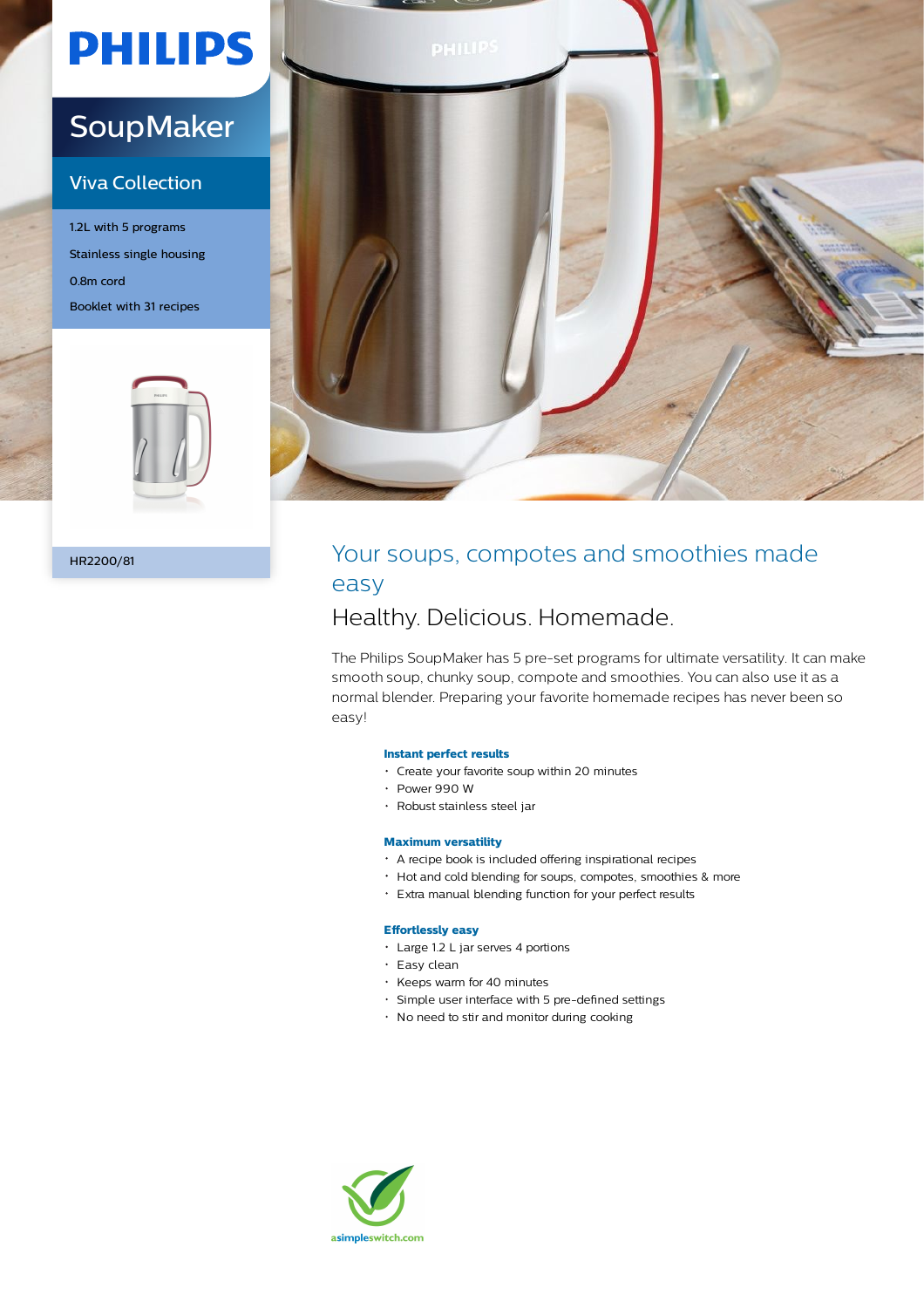## **Highlights**

#### **5 pre-defined settings**



The Philips SoupMaker has a simple user interface which consists of 5 pre-defined settings.

#### **Create your favorite soup**



With the Philips SoupMaker you can create your favorite soup within 20 minutes.

#### **Easy clean**



Easy clean

#### **Hot and cold blending**



5 pre-defined settings for smooth soups, chunky soups, compotes, smoothies and manual blending.



Large 1.2 L jar serves 4 portions

#### **Manual blending function**



Extra manual blending function for your perfect results.

#### **990 W heating power**



Thanks to efficient 990W heating power, your favorite soups are ready within 20 minutes.

#### **Recipe book included**



A recipe book with more than 30 tasty, inspiring recipes and with expert tips is included.



asimpleswitch.com

#### **Philips Green Logo**

Philips Green Products can reduce costs, energy consumption and CO2 emissions. How? They offer a significant environmental improvement in one or more of the Philips Green Focal Areas – Energy efficiency, Packaging, Hazardous substances, Weight, Recycling and disposal and Lifetime reliability.